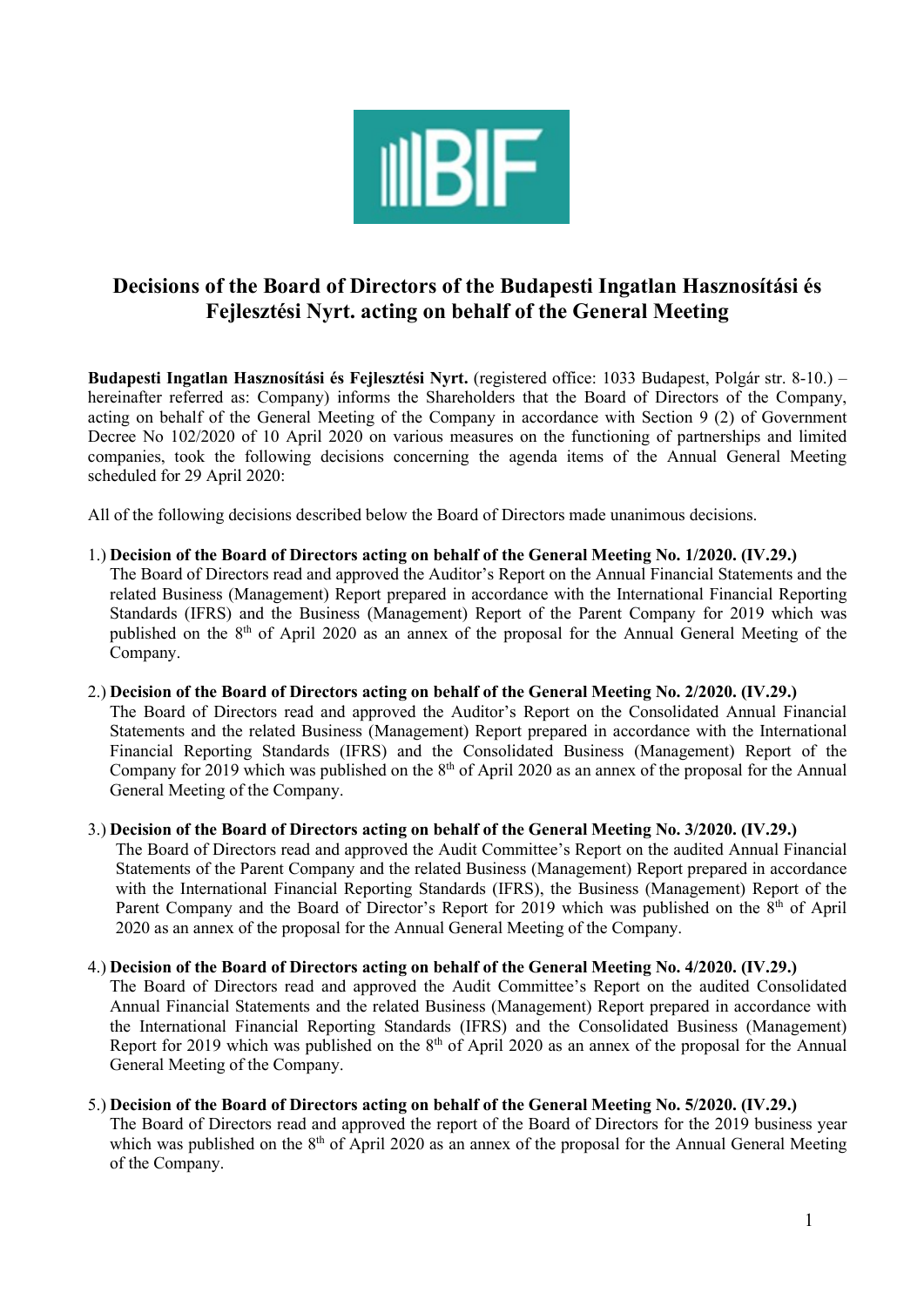#### 6.) Decision of the Board of Directors acting on behalf of the General Meeting No. 6/2020. (IV.29.)

The Board of Directors read and approved the audited Annual Financial Statements and the related Business (Management) Report prepared in accordance with the International Financial Reporting Standards (IFRS) and the Business (Management) Report of the Parent Company for 2019 with a balance sheet total of HUF 59,760,334 th and equity amount of HUF 41,754,856 th which was published on the  $8<sup>th</sup>$ of April 2020 as an annex of the proposal for the Annual General Meeting of the Company.

#### 7.) Decision of the Board of Directors acting on behalf of the General Meeting No. 7/2020. (IV.29.)

The Board of Directors read and approved the audited Consolidated Annual Financial Statements and the related Business (Management) Report prepared in accordance with the International Financial Reporting Standards (IFRS) and the Consolidated Business (Management) Report of the Company for 2019 with a balance sheet total of HUF 59,980,479 th and equity amount of HUF 41,158,588 th. which was published on the 8th of April 2020 as an annex of the proposal for the Annual General Meeting of the Company

#### 8.) Decision of the Board of Directors acting on behalf of the General Meeting No. 8/2020. (IV.29.)

On the basis of the audited Annual Financial Statements of the Parent Company prepared in accordance with International Financial Reporting Standards (IFRS), the Board of Directors approved the payment of a dividend amounting to two billion, five hundred sixty-eight million, eight hundred forty-four thousand, four hundred forints (HUF 2,568,844,400) against the retained earnings and profit reserve payable as dividend according to it's proposal which was published on the 8<sup>th</sup> of April 2020 in the proposal for the Annual General Meeting of the Company. Board of Directors arrange for the share-proportional payment of dividends established on ordinary shares and relating this the Board of Directors will publish a notice on the schedule for the payment of dividends and the closing date of the identification of shareholders related to the payment of dividends, with regard to the applicable provisions of Government Decree No 101/2020 of 10 April 2020 on various measures on the functioning of partnerships and limited companies which provide possibility to the shareholders to initiate a convocation of the General Meeting for the subsequent approval of the decision on the use of the after-tax profit. Dividends on treasury shares are paid by the Company to shareholders entitled to dividends in proportion to the nominal value of their shares and pursuant to Section 16.2 of the Articles of Association.

# 9.) Decision of the Board of Directors acting on behalf of the General Meeting No. 9/2020. (IV.29.) The Board of Directors adopts the resolution on the discharge the members of the Board of Directors holding director position in the Board of Directors at the Company with regard to their activity in 2019.

- 10.)Decision of the Board of Directors acting on behalf of the General Meeting No. 10/2020. (IV.29.) The Board of Directors - according to the proposal which was published on the  $8<sup>th</sup>$  of April 2020 in the proposal for the Annual General Meeting of the Company - elected the INTERAUDITOR Neuner, Henzl, Honti Tanácsadó Kft. (registered office: 1074 Budapest, Vörösmarty utca 16-18. Building A, ground floor 1/F.; Company Registration Number: 01-09-063211; Tax Registration Number: 10272172-2-43; Chamber Registration Number: 000171; issuer rating number: K000107, person responsible for the auditing: Zsuzsanna Freiszberger, name at birth: Zsuzsanna Freiszberger; mother's name: Rózsa Mária Böczkös, address: 2440 Százhalombatta, Rózsa u. 7.; place and date of birth: Barcs, 27.07.1977 number of auditor license: 007229; issuer rating number: K000103) as its permanent auditor of the Company for the period between 16 May 2020 and 15 May 2021.
- 11.)Decision of the Board of Directors acting on behalf of the General Meeting No. 11/2020. (IV.29.) The Board of Directors - according to it's proposal which was published on the 8th of April 2020 in the proposal for the Annual General Meeting of the Company - resolved that the members of the Board of Directors shall perform their duties arising from the membership in the Board of Directors without remuneration in the 2020 business year.

# 12.)Decision of the Board of Directors acting on behalf of the General Meeting No. 12/2020. (IV.29.) The Board of Directors - according to it's proposal which was published on the 8th of April 2020 in the proposal for the Annual General Meeting of the Company - resolved that members of the Audit Committee shall perform their duties for an amount of HUF 300,000/member per month in the 2020 business year.